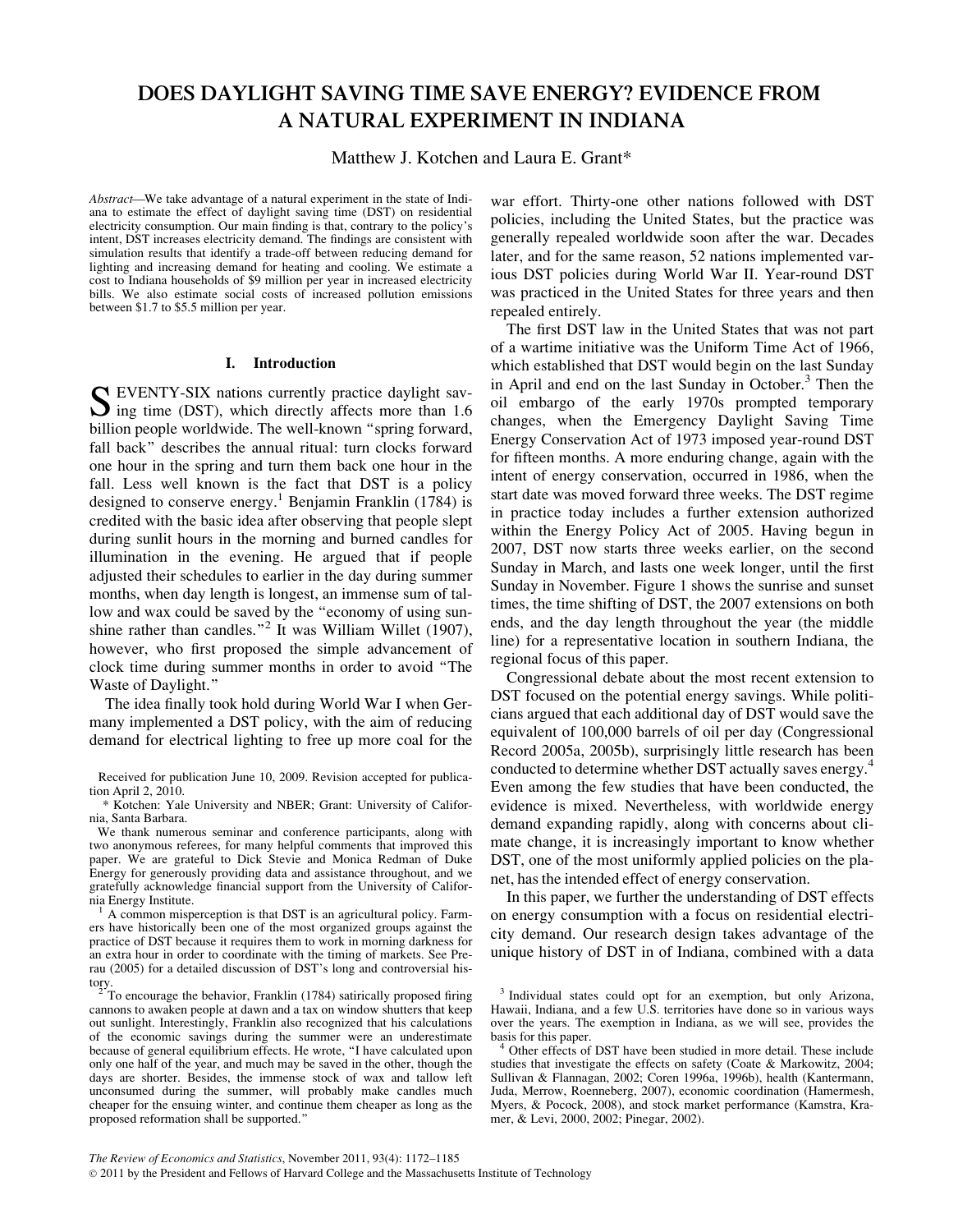

FIGURE 1.—SUNRISE AND SUNSET TIMES, DAYLIGHT SAVING TIME AND 2007 EXTENSIONS, IN SOUTHERN INDIANA

set of monthly billing cycles for the majority of households in the southern portion of the state for 2004 through 2006. While some counties in Indiana have historically practiced DST, the majority have not. This changed with a state law requiring all counties to begin practicing DST in 2006. The initial heterogeneity of DST among Indiana counties and the policy change in 2006 provide a natural experiment to empirically identify the relationship between DST and residential electricity demand.

The results provide the first estimates of DST effects on electricity demand using residential microdata. A unique feature of the research design is that we are able to estimate an overall DST effect and different effects throughout the year over the entire DST period, including the periods of transition. We also simulate the effect of DST on household electricity consumption using an engineering model (eQuest). These results are comparable to the empirical estimates and highlight seasonal differences in the quantity and timing of electricity demand for lighting, heating, and cooling. A further contribution of the paper is that we estimate changes in pollution emissions due to DST and quantify the associated social costs and benefits.

We find that DST results in a 1% increase in residential electricity demand, and the effect is highly statistically significant. We also find that the effect is not constant throughout the DST period. In particular, DST causes the greatest increase in consumption later in the year, with October estimates ranging from an increase of 2% to nearly 4%. Consistent with Benjamin Franklin's original conjecture, our simulation results show that DST saves on electricity used for illumination but increases electricity used for heating and cooling. Both the empirical and simulation results suggest that the latter effect is larger than the former. Moreover, we find that DST costs Indiana households an average of \$3.29 per year in increased electricity bills, which aggregates to approximately \$9 million for the entire state. Finally, the social costs in terms of increased pollution emissions range between \$1.7 and \$5.5 million per year.

While these results clearly run counter to the policy intent of DST regarding electricity consumption, some limitations should be kept in mind. Because of data availability, we are not able to estimate the effects of DST on commercial electricity demand, which could be positive or negative. Furthermore, our study focuses on Indiana because of the state's unique natural experiment, but DST effects are likely to differ in other regions of the United States. Despite these limitations for generalizing the results, we argue later in the paper that residential consumption is likely to be the portion of aggregate electricity demand that is most responsive to DST. Moreover, because of its climate and population, Indiana is one of the most representative states in terms of demand for heating and cooling. Hence, the results should at the very least raise questions about the rationale for DST as a conservation policy.

The remainder of the paper proceeds as follows. The next section reviews existing evidence on the effect of DST on electricity consumption. Section III describes the research design and data collection. Section IV contains the empirical analysis. Section V provides a discussion of the results with comparisons to engineering simulations and cost estimates. Section VI concludes with a brief summary and further remarks about the generalizability of our results.

# II. Existing Evidence

The most widely cited study of the DST effect on electricity demand is the U.S. Department of Transportation (1975) report that was required by the Emergency Daylight Saving Time Energy Conservation Act of 1973. The most compelling part of the study is its use of the equivalent day normalization technique, which is essentially a differencein-differences approach. Using hourly electricity load data from 22 different utilities for a period of days before and after transitions in and out of DST, days are partitioned into DST-influenced periods (morning, evening) and uninfluenced periods (midday, night). It is then assumed that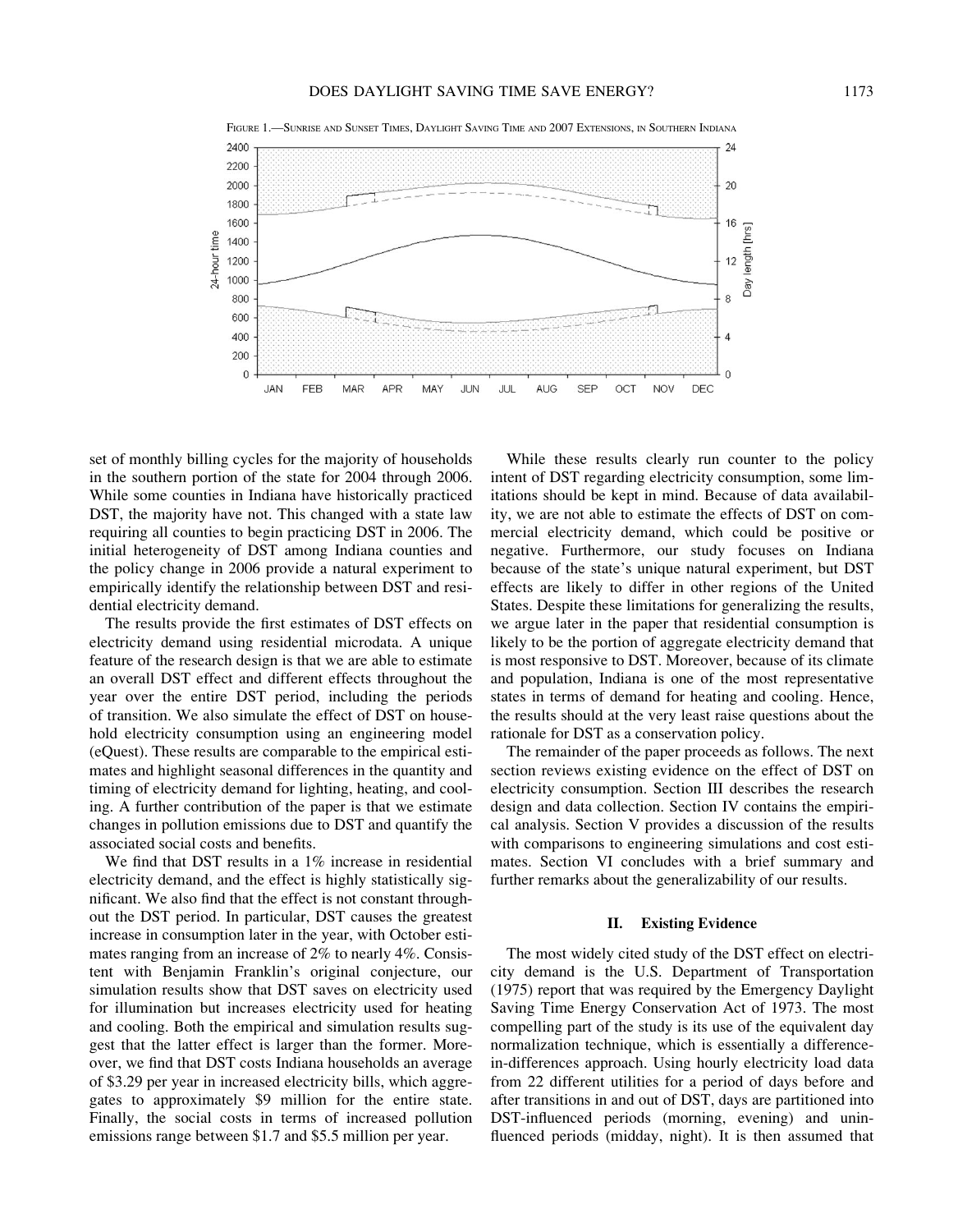differences in the difference between influenced and uninfluenced periods, before and after the transition, are due to the DST effect. The results indicate an average load reduction of approximately 1% during the spring and fall transition periods, but a subsequent evaluation of the study, conducted by the National Bureau of Standards (Filliben, 1976), concludes that the energy savings are questionable and statistically insignificant.

The California Energy Commission (2001) conducts a simulation-based study to estimate the effects of DST on statewide electricity consumption. A system of equations is estimated to explain hourly electricity demand as a function of employment, weather, temperature, and sunlight. The commission then simulates electricity use under different DST regimes. The results indicate that DST leaves electricity consumption virtually unchanged between May and September but may reduce consumption between 0.15% and  $0.3\%$  during April and October.<sup>5</sup> More recently, the CEC (2001) modeling approach is used to consider the actual extensions to DST that occurred in 2007 (CEC, 2007). Based on the spring and fall extensions, the simulation predicts a decrease in electricity consumption of 0.56%, but the 95% confidence interval includes 0 and ranges from a decrease of 2.2% to an increase of 1.1%.

As required by the Energy Policy Act of 2005, the U.S. Department of Energy (2008) estimates the effect on electricity consumption of the 2007 DST extensions. The study is based on utility data and comparisons of 2006 and 2007 consumption during the period of extended DST. The main finding is evidence in support of electricity savings of 0.5% for each day of extended DST. Increases in demand are found in the mornings, but these are more than offset by decreases in demand during the evenings. Electricity savings are slightly greater during the spring transition compared to the fall transition, and southern regions of the United States experience smaller savings.<sup>6</sup>

Kellogg and Wolff (2008) take advantage of a quasiexperiment that occurred in Australia with the extension of DST in conjunction with the Sidney Olympic Games in 2000. Using a comparison of electricity load data from two states, where only one experienced the extension of DST, they find that DST increases demand for electricity in the morning and decreases demand in the evening. While in some cases the net effect is an increase in demand, the combined results are not statistically different from 0. Kellogg and Wolff also apply the CEC simulation technique to determine whether it reasonably predicts what actually occurred with the Australian DST extension. They find that the simulation fails to predict the morning increase in consumption and overestimates the evening decrease. Their study provides the first empirical results that question whether DST policies actually produce the intended effect of reducing electricity demand.

Using an engineering simulation model, Rock (1997) also finds evidence that DST might increase, rather than decrease, electricity consumption. He calibrates a model of energy consumption for a typical residence using utility records and chosen parameters for construction type, residential appliances, heating and cooling systems, lighting requirements, and number of occupants. In order to account for differences in weather and geographic location, the model simulates DST scenarios for 224 different locations within the United Sates. The results indicate that DST increases electricity consumption by 0.244% when averaged over all locations.

A similar methodology is employed in two recent studies that take place in Japan, where DST is continually debated but not currently practiced. Fong et al. (2007) use a simulation model to investigate the effects of DST on household lighting, and they find a reduction in electricity consumption that differs by region.<sup>7</sup> Shimoda et al.  $(2007)$  conduct a similar exercise, with the added consideration of DST's effect on residential cooling. When considering both effects, they find that implementing DST results in a 0.13% increase in residential electricity consumption. The underlying mechanism for the result is that residential cooling is greater in the evening than in the morning, and implementing DST aligns an additional hour of higher outdoor air temperature and solar radiation with the primary cooling times of the evening.

This review of existing studies suggests that the evidence to date is inconclusive about the overall effect of DST on electricity consumption. None of the empirical studies finds an overall effect that is statistically different from 0, and the simulation-based studies find mixed results. What is more, no empirical study has ever been conducted that estimates the overall DST effect throughout the entire year. Hence, given the widespread practice of DST, its conservation rationale, and the recent changes to policy, there is a clear need for more empirical evidence about the potential impacts of DST on electricity consumption.

# III. Research Design and Data Collection

Our study takes advantage of the unique history of DST in Indiana. The practice of DST has been the subject of long-standing controversy in the state, due in large part to the importance of agriculture in Indiana, and the state's split between the Eastern and Central Time Zones. For more than thirty years prior to 2006, the resultant policy has been

<sup>5</sup> The Indiana Fiscal Policy Institute (2001) attempts to replicate the CEC approach and estimate the potential effects of DST in Indiana; however, the results are not conclusive. While the statistical models are reported as very preliminary and appear to have never been completed, the results indicate that DST in Indiana could either increase or decrease electricity consumption.

A similar set of results is found in an earlier report that sought to anticipate the potential energy-saving impacts of extended DST (U.S. Department of Energy, 2006).

 $<sup>7</sup>$  Aries and Newsham (2008) review other studies, many of them tech-</sup> nical reports not published in peer-reviewed journals, that focus on lighting energy use in the United States and other countries. They find no clear DST effect other than some evidence for a reduction in evening peak demand for electricity.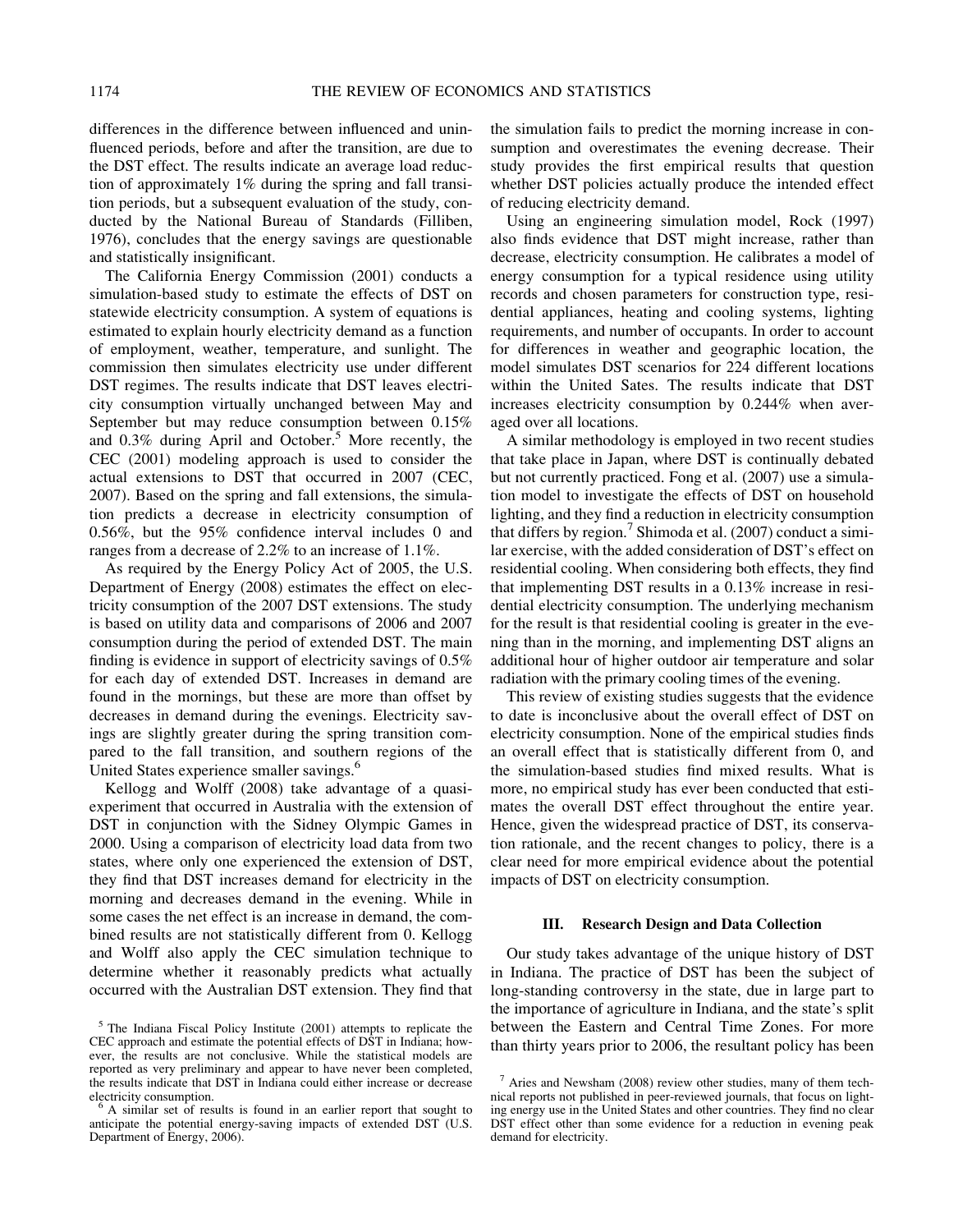FIGURE 2.—SETS OF INDIANA COUNTIES IN THE STUDY WITH DIFFERENT TIME ZONES AND DIFFERENTIAL PRACTICE OF DAYLIGHT SAVING TIME



three different time scenarios within the state: 77 counties on Eastern Standard Time (EST) that did not practice DST, 10 counties clustered in the northwestern and southwestern corners of the state on Central Standard Time (CST) that did practice DST, and 5 counties in the southeastern portion of the state on EST that did practice DST.<sup>8</sup> The different time zones changed in 2006 when the entire state began practicing DST as required by a law that passed the state legislature in 2005. Also beginning in 2006, a handful of counties switched from EST to CST.

Focusing on the southern portion of Indiana, the shaded counties in figure 2 are those in our study. It is useful to partition the counties into four sets, as shown in the figure. The southeast and southwest counties experienced no change; they practiced DST prior to 2006 and have remained on EST and CST, respectively. The northeast counties began practicing DST for the first time in 2006 but remained on EST. The northwest counties also began practicing DST for the first time in 2006, but changed time zones from EST to CST simultaneously at the spring transition into DST. In effect, the northwest counties did not advance clocks one hour in April 2006 but did turn them back one hour at the end of October 2006.<sup>9</sup>

The pattern of time and timing in southern Indiana creates a natural experiment to identify the effect of DST on residential electricity demand. The empirical strategy relies on having monthly billing data for households located within the different sets of counties before and after the policy change in 2006. Considering only the DST periods of each year, we can partition electricity demand into pre-2006 and 2006 periods. Among the different counties, we thus have treatment and control groups when moving from the before to after period. The northeast counties serve as a treatment group because they began practicing DST for the first time in 2006. The other sets of counties serve as a control group because their clock time never changed during the DST period of the year, before and after the policy change.<sup>10</sup> The key identification assumption is that after controlling for changes in observables, such as weather and the practice of DST, changes from year to year in electricity demand would otherwise be the same for the treatment and control groups of counties. With this assumption, identification of the DST effect comes from a difference-in-differences estimate between the two groups, before and after the policy change.

Table 1 shows selected variables from the 2000 U.S. Census for the different sets of counties and in total. The majority of people live in the eastern counties. The northern counties have a larger fraction of the population classified as rural and farm, although the overall proportion of people living on farms is small. All four sets of counties are similar with respect to median age and average household size. Electric heat is more common in the eastern counties, and income is higher in the southern counties, where average commute times are also somewhat higher.

We obtained data on residential electricity consumption from Duke Energy, which provides electrical service in southern Indiana to the majority of households in the counties shown in figure  $2^{11}$ . The data set consists of monthly billing information for all households serviced by Duke Energy in the study area from January 2004 through December 2006. All households in the service area faced the same standard residential rate, and there were no rate changes between 2004 and 2006.

Several variables are important for our analysis. The meter position is a unique number for each electricity meter. We refer to these positions as residences, and for each one, we have data for its postal code and county. For each monthly observation at each residence, we also have codes that identify which ones belong to the same tenant. This enables us to account for the fact that people move and to identify the observations that belong to the same tenant within each residence.<sup>12</sup> Each observation includes usage amount, which is electricity consumption in kilowatt-hours

<sup>8</sup> These differences in the practice of DST were possible because of a 1972 amendment to the Uniform Time Act of 1966 (15 USC 260-67). The amendment was a direct response to Indiana's ongoing time regime debate, and it permitted states with multiple time zones to allow exemptions from the practice of DST.

Northeast counties included in the study: Bartholomew, Brown, Crawford, Decatur, Franklin, Jackson, Jefferson, Jennings, Lawrence, Monroe, Orange, Scott, Ripley, and Washington. Southeast counties: Clark, Dearborn, Floyd, and Harrison. Southwest counties: Gibson, Posey, and Warrick. Northwest counties: Daviess, Knox, Martin, and Pike. Counties in southern Indiana not included in the study because data were not available from Duke Energy are the following: Ohio and Switzerland in the southeast, Spencer and Vanderburgh in the southwest, and Dubois and Perry in the northwest.

<sup>&</sup>lt;sup>10</sup> Recall that clock time did not change for all counties in the control group, but for different reasons. The policy had no effect on the southeast and southwest counties, but clock time did not change for the northwest counties because the first practice of DST and the switch in time zones

Cinergy formerly provided electrical service in southern Indiana but was acquired by Duke Energy in 2005. Alternative electrical service providers are the investor-owned utility Vectren and rural electric member-<br>ship cooperatives.<br> $\frac{12}{2}$  The data do not remait we to fallow the matrix for

The data do not permit us to follow tenants from one residence to another, but this is not a limitation for our analysis.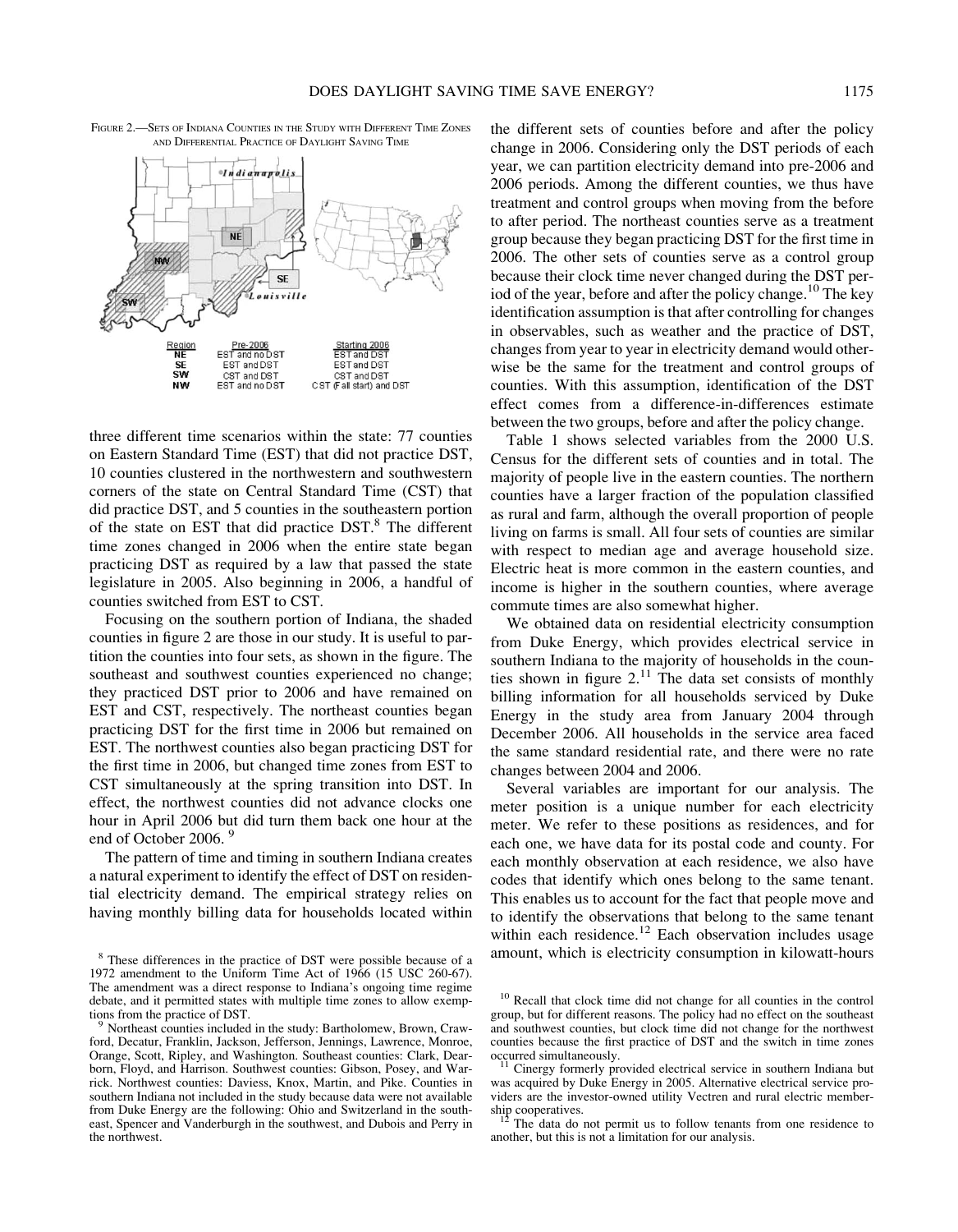|                                           | Set of Counties |           |                  |                  |          |  |
|-------------------------------------------|-----------------|-----------|------------------|------------------|----------|--|
| Census Variable                           | Southeast       | Southwest | <b>Northeast</b> | <b>Northwest</b> | Total    |  |
| Number of counties                        |                 |           | 14               |                  | 25       |  |
| Total population                          | 247,729         | 111.944   | 506.932          | 92,282           | 958,887  |  |
| Proportion of population rural            | 0.389           | 0.456     | 0.493            | 0.537            | 0.466    |  |
| Proportion of population rural and farm   | 0.018           | 0.029     | 0.032            | 0.063            | 0.031    |  |
| Median age                                | 36.5            | 37.6      | 35.9             | 37.4             | 36.4     |  |
| Number of households                      | 96.011          | 42,490    | 195,597          | 35,748           | 369,846  |  |
| Average household size                    | 2.5             | 2.6       | 2.5              | 2.5              | 2.5      |  |
| Proportion households with electric heat  | 0.313           | 0.284     | 0.334            | 0.218            | 0.311    |  |
| Median household income in 1999           | \$42,964        | \$43,505  | \$38,076         | \$33,717         | \$39,553 |  |
| Average per capita commute time (minutes) | 12.00           | 11.18     | 10.58            | 9.56             | 10.92    |  |

TABLE 1.—U.S. CENSUS DATA FOR SETS OF COUNTIES IN SOUTHERN INDIANA

All data taken from the 2000 U.S. Census. Cells weighted appropriately by either population or number of households.

(kWh), and number of days, which is the number of calendar days over which the usage amount accumulated. With these two variables, we are able to calculate average daily consumption (ADC). Finally, each monthly observation includes a transaction date, which is the date that the usage amount was recorded in the utility company's centralized billing system.

The actual read date of each meter occurs roughly every thirty days and is determined according to assigned billing cycles. Residences are grouped into billing cycles and assigned a cohort number for one of 21 monthly read dates (the weekdays of a given month). Meters are read for billing cycle 1 on the first weekday of each month, billing cycle 2 on the second weekday, and so forth throughout the month. This staggered system allows the utility company to collect billing information and provide twelve bills to customers on an annual basis. Residences are assigned to billing cycles based on their location, as meter readers move through neighborhoods from residence to residence in order to collect billing data. In a separate file, we obtained data on the assigned billing cycle for each meter position. We then merged these data sets so that each monthly observation is associated with its assigned read date, according to Duke Energy's billing cycle schedule.

We also collected and merged data on weather. Data on average daily temperature were obtained from the National Climatic Data Center.<sup>13</sup> We collected these data for every day in 2004 through 2006 from sixty weather stations in southern Indiana and neighboring Kentucky. For each day and all sixty weather stations, we calculated heating and cooling degree days, which provide standard metrics for explaining and forecasting electricity demand. The reference point for calculating degree days is  $65^\circ$  Fahrenheit (F). When average daily temperature falls below  $65^{\circ}$ F, the difference is the number of heating degrees in a day. When average daily temperature exceeds  $65^{\circ}$ F, the difference is the number of cooling degrees in a day. We then matched each residence to a climate station using its postal code and a nearest-neighbor GIS approach, and for each observation, we collected the exact days corresponding to the dates of the billing cycle. Heating

degrees in each day were summed over the days in the billing cycle to yield the heating degree days variable for each monthly observation. A parallel procedure was used to create the cooling degree days variable. We then used the number of days for each observation to calculate variables for average heating degree days (AHDD) and average cooling degree days (ACDD). This approach gives nearly residence-specific weather data for each billing cycle.

The original data set contained 7,939,069 observations, 229,817 residences, and 410,289 tenants. Several steps were taken, in consultation with technical staff at Duke Energy, to clean and prepare the data. In order to focus on the most regular bills, we first dropped all observations that had a number of days fewer than fifteen and greater than 35  $(0.47\%$  of the data).<sup>14</sup> We also dropped all of the observations for which the transaction date did not closely align with the scheduled billing cycle. The vast majority of transaction dates fall within zero to three days after the scheduled read date, as meter readers typically enter data into the system the following workday. Those with transaction dates that were more than one day earlier than the scheduled read date or more than five days later were deemed irregular and dropped (an additional 5.94% of the data). Finally, we dropped all observations that had less than 1 kWh for average daily consumption (an additional 2.20% of the data). The final data set has 7,267,392 observations, 223,889 residences, and 384,083 tenants.

Table 2 reports descriptive statistics disaggregated into the sets of counties and combined. Reflecting the relative populations, the majority of data come from the northeast counties, followed by those in the southeast, with fewer in the western counties. Average daily consumption, between 35 and 36 kWh/day, is similar for all sets of counties. As expected, average cooling degree days are higher in the southern counties, while average heating degree days are higher in the northern counties.

Figure 3 illustrates average daily consumption and the weather variables graphically for each month in the data set. We show the natural log of ADC separately for the con-

 $13$  These data are available online at www.ncdc.noaa.gov/oa/ncdc.html.

 $14$  The cutoff at 15 days is standard in the econometric analysis of residential electricity demand (Reiss & White 2003), and Duke Energy considers bills with more than 35 days irregular.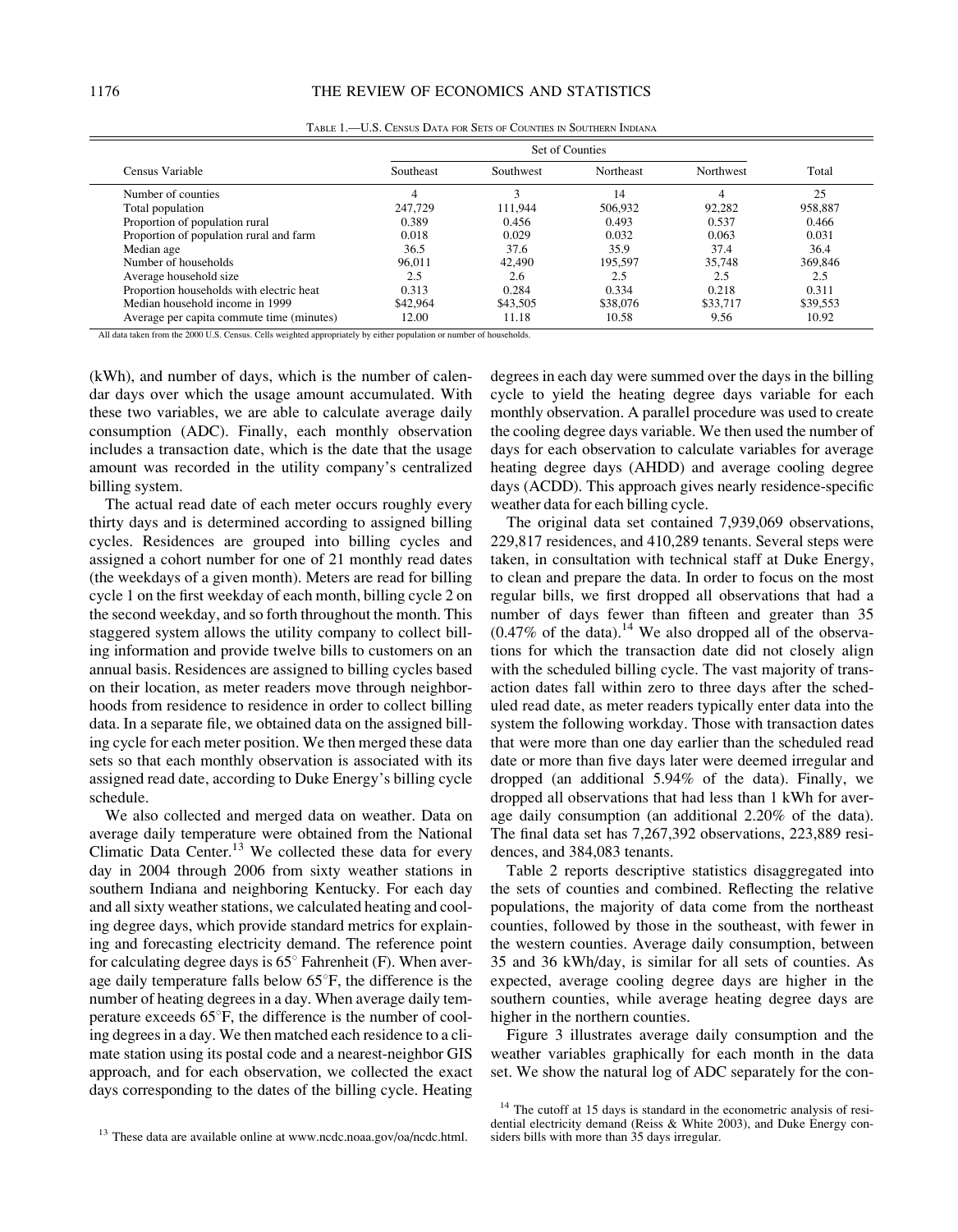|                                     |           | Set of Counties |           |                  |           |
|-------------------------------------|-----------|-----------------|-----------|------------------|-----------|
| Variable                            | Southeast | Southwest       | Northeast | <b>Northwest</b> | Total     |
| <b>Observations</b>                 | 1,295,108 | 316,746         | 5,097,035 | 558,503          | 7,267,392 |
| Residences                          | 39,643    | 9,595           | 157,477   | 17,174           | 223,889   |
| Tenants                             | 66,148    | 14,387          | 276,339   | 27,209           | 384,083   |
| Average daily consumption (kWh/day) | 35.10     | 35.91           | 35.86     | 35.00            | 35.66     |
|                                     | (25.26)   | (26.08)         | (28.99)   | (26.95)          | (28.08)   |
| Average cooling degree days         | 4.01      | 3.88            | 3.14      | 3.59             | 3.36      |
|                                     | (5.09)    | (4.92)          | (4.18)    | (4.53)           | (4.43)    |
| Average heating degree days         | 11.19     | 11.86           | 12.91     | 12.47            | 12.53     |
|                                     | (11.29)   | (11.82)         | (12.44)   | (12.30)          | (12.23)   |

TABLE 2.—DESCRIPTIVE STATISTICS FOR SETS OF COUNTIES IN THE DATA SET

Standard deviations reported in parentheses.

FIGURE 3.—AVERAGE DAILY CONSUMPTION, AVERAGE HEATING DEGREE DAYS, AND AVERAGE COOLING DEGREE DAYS, BY MONTH, 2004–2006, CONTROL AND TREATMENT SETS OF COUNTIES



trol and treatment sets of counties, along with AHDD and ACDD. As expected, the correspondence between ADC and the weather variables is close. Electricity demand is greater in months with high AHDD and ACDD. Also worth noting are the differences between the treatment and control groups. Inspection of the trends for ADC reveals that the control group tends to have greater electricity demand during the DST periods, while the treatment group tends to have greater electricity demand during the non-DST periods. It appears that differences in AHDD and ACDD influence this pattern, as the control group tends to be hotter during the DST periods and the treatment group tends to be colder during the non-DST periods. These patterns underscore the importance of accounting for weather when trying to explain variation in electricity demand.

# IV. Empirical Analysis

Indiana's 2006 change to DST policy provides a natural experiment for identifying the effect of DST on residential electricity demand. The approach is based on a comparison between the treatment and control groups of counties. Referring back to in figure 1, recall that the northeast counties began practicing DST in 2006. The other sets of counties either practiced DST for all the years 2004 through 2006 or had no change in clock time during the DST period in 2006 due to the offsetting effect of changing time zones. Our identification strategy thus comes from a difference-indifferences (DD) comparison between the two groups, before and after the DST policy change.<sup>15</sup>

<sup>&</sup>lt;sup>15</sup> An alternative identification strategy is to compare the DST and non-DST periods with a DD approach in the years prior to the policy change. This strategy relies on the assumption that different sets of counties would have the same differences in consumption at different times of the year, if not for the differential practice of DST. We find this assumption less plausible because of the potential confounders of differences in the distribution of air conditioning or electric heat. We estimate models using this approach and find results with magnitudes nearly twice as large as those presented here but do not include these data here. The following estimates should therefore be considered conservative.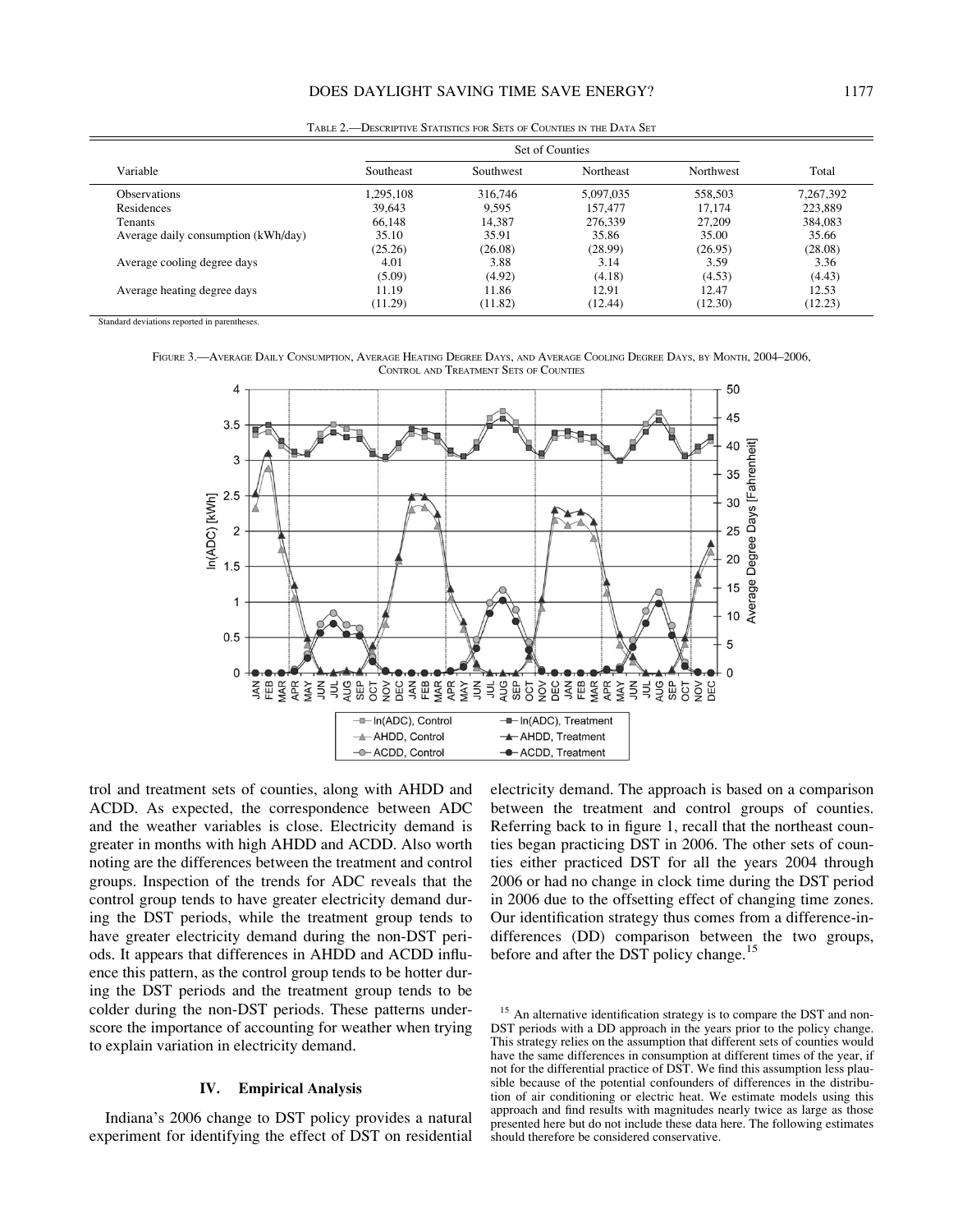|                               | <b>DST</b> Period       |                                             | Non-DST Period          |                                             |  |
|-------------------------------|-------------------------|---------------------------------------------|-------------------------|---------------------------------------------|--|
|                               | Treatment:<br>Northeast | Control: Southeast,<br>Southwest, Northwest | Treatment:<br>Northeast | Control: Southeast,<br>Southwest, Northwest |  |
| Years 2004–2005               | 3.1256                  | 3.2239                                      | 3.2940                  | 3.2147                                      |  |
| <b>Year 2006</b>              | 3.1814                  | 3.2607                                      | 3.3068                  | 3.2366                                      |  |
| Difference                    | 0.0558                  | 0.0368                                      | 0.0128                  | 0.0219                                      |  |
| Difference-in-difference (DD) | 0.0191                  |                                             | $-0.0091$               |                                             |  |

TABLE 3.—DIFFERENCES IN AVERAGE DAILY CONSUMPTION BETWEEN 2004–2005 AND 2006

Average daily consumption reported as InADC. In order to account for the unbalanced panel, we first calculate averages within tenants and then average between tenants. Difference is interpreted as the percentage change from the years 2004–2005 to year 2006. Difference-in-difference is the percentage difference in the treatment group compared to the control group. Differences may not compute exactly due to rounding. For<br>the non-DST

We begin with a simple comparison of means for average daily consumption. First, consider only the monthly electricity bills with start and end dates entirely within the DST period of each year. The first two columns of table 3 report lnADC for both the treatment and control groups, before and after the policy change. We also report the before- and after- difference and the DD between groups. These comparisons indicate that electricity demand increased for both groups, but demand increased 1.9% more in the treatment group. Although this result suggests that DST may increase electricity demand, the simple comparison of means does not provide a formal test or control for other variables that may be changing differentially over time between groups, namely, weather.

As a point of comparison, we conduct the same procedure using electricity bills with start and end dates entirely outside the DST period of each year. This calculation can be thought of as a quasi-counterfactual because it provides an estimate of how the two groups differ in their differences to 2006 during the non-DST period of the year, when there was no policy change.<sup>16</sup> We again find that electricity demand increased for both groups, but in this case, demand increased 0.91% less in the treatment group. The fact that this result, when there was no policy change, has a lower magnitude and the opposite sign provides further evidence that DST may increase electricity demand.

To more rigorously investigate the DST effect on residential electricity demand, we estimate standard DD, treatmenteffects models. We once again begin using only electricity bills that fall entirely within the DST period of each year.<sup>17</sup> Our regression models, which we estimate with the fixedeffects estimator, have the following general specification:

$$
\ln ADC_{it} = \delta Year2006_t \times NE_i
$$
  
+  $f(ACDD_{it}, AHDD_{it}, NE_i) + \theta_t + v_i + \varepsilon_{it}$ , (1)

where subscripts *i* denote tenants,  $Year2006_t$  is a dummy variable for whether the observation occurs during 2006,  $NE<sub>i</sub>$  is a dummy variable for whether the residence is in the northeast set of counties,  $\theta_t$  is a time-specific intercept,  $v_i$  is a tenant-specific intercept, and  $\varepsilon_{it}$  is the error term. Equation (1) does not specify a particular functional form for the weather variables because we try several different specifications, some of which allow the effect of weather to differ between the treatment and control groups. The estimate of  $\delta$  is of primary interest: it captures the average DD in electricity demand for 2006 between the treatment and control groups. Again, the key identification assumption is that, after controlling for differences in weather and time-invariant unobserved heterogeneity among tenants, electricity demand would have followed the same trend in the treatment and control groups, but for the effect of the change in DST.

All standard errors are clustered at the billing cycle within each county over all months in order to make statistical inference robust to potential serial and spatial correlation. The importance of considering serial correlation in DD estimation is well known (see Bertrand, Duflo, & Mullainathan, 2004), and clustering at this level accounts for potential serial correlation of household electricity demand for each tenant. Clustering at the billing cycle also has the advantage of accounting for potential serial correlation due to the timing of meter reads earlier or later in the month, which is not captured with month-year dummies used to control for the time trend in specification (1). The relatively broad level of clustering should also allay concerns about potential spatial correlation. Within counties, billing cycles are closely aligned with neighborhoods because they are designed as walking routes for meter reading. The clustering thus accounts for spatial correlation that may arise because of unobserved neighborhood characteristics, such as the density of housing, type and date of construction, and possibly socioeconomic characteristics.

Table 4 reports the fixed-effects estimates of equation (1). We provide four specifications that account for weather in different ways. The variables ACDD and AHDD enter linearly in Models a and b. The only difference is that Model b includes interactions with the treatment group so that weather is allowed to affect electricity demand differently in the treatment and control groups. Models c and d are more flexible, with dummy variables for ACDD and AHDD binned at each integer. This includes eighteen dummies for ACDD and sixteen dummies for AHDD. In

<sup>&</sup>lt;sup>16</sup> For this calculation, we exclude electricity bills in the northwest counties during November and December 2006, when and where there is the confounding effect of a time-zone change.  $17$  To be even more specific, for these DST and non-DST models, we

drop the monthly electricity bills that straddle the date of transition in or out of DST. Later in this section, we use these dropped observations to estimate the DST effect at the spring and fall transitions.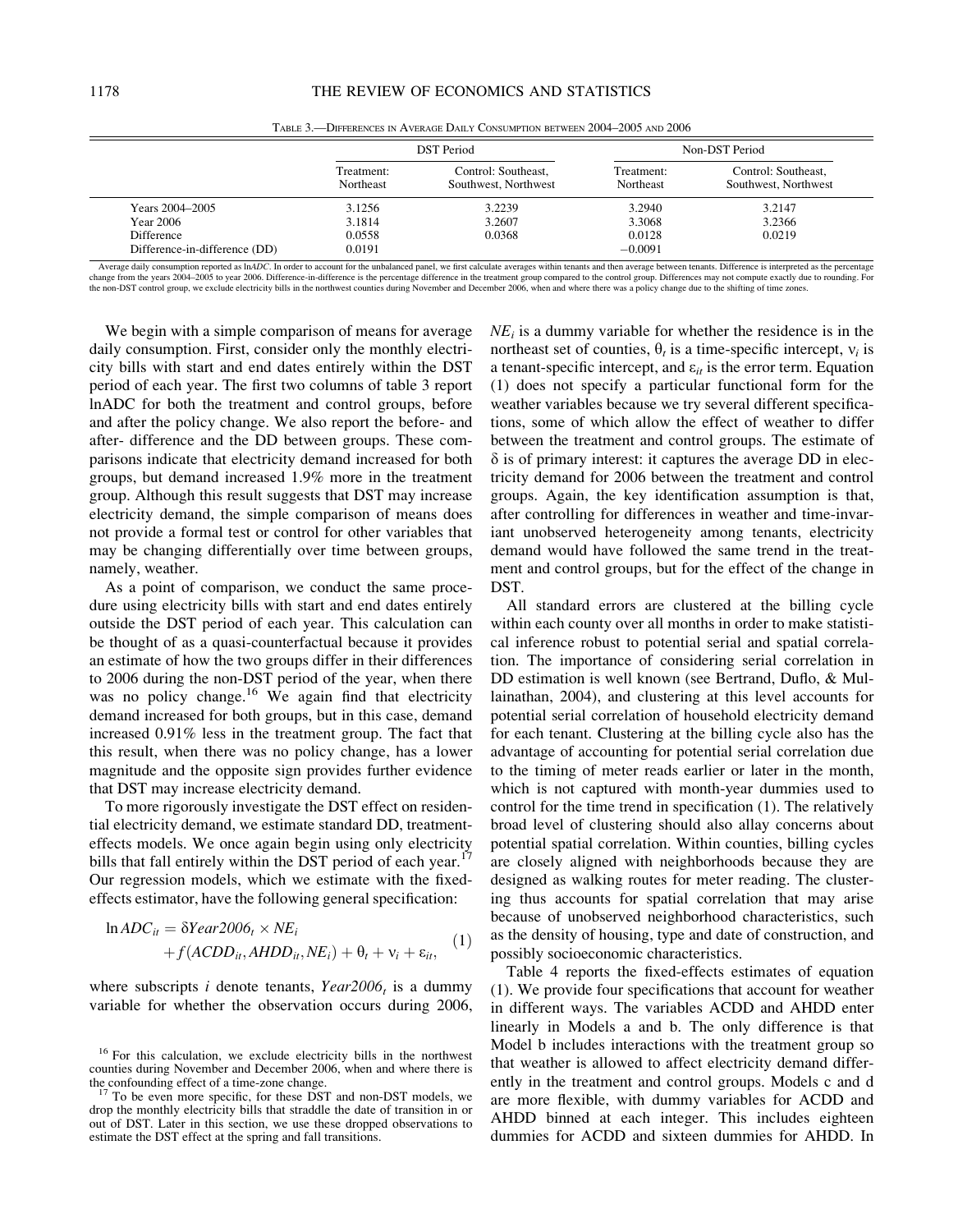# DOES DAYLIGHT SAVING TIME SAVE ENERGY? 1179

|                                         | (a)        | (b)        | (c)        | (d)        |
|-----------------------------------------|------------|------------|------------|------------|
| Year $2006 \times$ Treatment group      | $0.0096**$ | $0.0080**$ | $0.0103**$ | $0.0089**$ |
|                                         | (0.0030)   | (0.0029)   | (0.0027)   | (0.0029)   |
| Average cooling degree days (ACDD)      | $0.0487**$ | $0.0481**$ |            |            |
|                                         | (0.0012)   | (0.0013)   |            |            |
| Average heating degree days (AHDD)      | $0.0035**$ | 0.0005     |            |            |
|                                         | (0.0011)   | (0.0013)   |            |            |
| $ACDD \times T$ reatment group          |            | $-0.0004$  |            |            |
|                                         |            | (0.0009)   |            |            |
| $AHDD \times Treatment$ group           |            | $0.0029*$  |            |            |
|                                         |            | (0.0013)   |            |            |
| ACDD dummies                            |            |            | Yes        | Yes        |
| <b>AHDD</b> dummies                     |            |            | Yes        | Yes        |
| $ACDD$ dummies $\times$ Treatment group | -          |            |            | <b>Yes</b> |
| $AHDD$ dummies $\times$ Treatment group |            |            |            | Yes        |
| Month-year dummies                      | Yes        | Yes        | Yes        | Yes        |
| <b>Observations</b>                     | 3,685,287  | 3,685,287  | 3,685,287  | 3,685,287  |
| Tenants                                 | 343,530    | 343,530    | 343,530    | 343,530    |
| $R^2$ (within)                          | 0.310      | 0.310      | 0.310      | 0.310      |
|                                         |            |            |            |            |

TABLE 4.—NATURAL EXPERIMENT DST PERIOD FIXED-EFFECTS MODELS FOR CHANGED AVERAGE DAILY CONSUMPTION IN 2006

The left-hand-side variable is lnADC. Standard errors, reported in parentheses, are clustered at the Billing Cycle  $\times$  County level, of which there are 388 clusters. Models c and d include eighteen categories for ACDD and sixteen categories for AHDD. All weather dummies are also interacted with the treatment group in Model d. \*\* and \* indicate statistical significance at the 99% and 95% levels, respectively.

TABLE 5.—QUASI-COUNTERFACTUAL NON-DST PERIOD FIXED-EFFECTS MODELS FOR CHANGED AVERAGE DAILY CONSUMPTION, 2006

|                                         | (a)        | (b)         | (c)        | (d)       |  |
|-----------------------------------------|------------|-------------|------------|-----------|--|
| Year $2006 \times$ Treatment group      | $-0.0030$  | $-0.0004$   | $-0.0064*$ | $-0.0029$ |  |
|                                         | (0.0029)   | (0.0028)    | (0.0031)   | (0.0031)  |  |
| Average cooling degree days (ACDD)      | 0.0065     | $-0.0483**$ | 0.0244     | $-0.0060$ |  |
|                                         | (0.0292)   | (0.0178)    | (0.0248)   | (0.0211)  |  |
| Average heating degree days (AHDD)      | $0.0150**$ | $0.0144**$  |            |           |  |
|                                         | (0.0004)   | (0.0005)    |            |           |  |
| $ACDD \times T$ reatment group          |            | $0.1008*$   |            | 0.0453    |  |
|                                         |            | (0.0494)    |            | (0.0424)  |  |
| $AHDD \times Treatment$ group           |            | 0.0008      |            |           |  |
|                                         |            | (0.0005)    |            |           |  |
| ACDD dummies                            |            |             |            |           |  |
| AHDD dummies                            |            |             | Yes        | Yes       |  |
| $ACDD$ dummies $\times$ Treatment group |            |             |            |           |  |
| $AHDD$ dummies $\times$ Treatment group |            |             |            | Yes       |  |
| NWchg2006                               | 0.0062     | 0.0039      | 0.0041     | 0.0015    |  |
|                                         | (0.0077)   | (0.0076)    | (0.0079)   | (0.0076)  |  |
| Month-year dummies                      | Yes        | Yes         | Yes        | Yes       |  |
| <b>Observations</b>                     | 2,374,790  | 2,374,790   | 2,374,790  | 2,374,790 |  |
| Tenants                                 | 340,328    | 340,328     | 340,328    | 340,328   |  |
| $R^2$ (within)                          | 0.080      | 0.080       | 0.080      | 0.081     |  |

The left-hand side variable is lnADC. Standard errors, reported in parentheses, are clustered at the County × Billing Cycle level, of which there are 387 clusters. Models c and d include 31 categories for AHDD, and each of these dummy variables is interacted with the treatment group in Model d. \*\* and \* indicate statistical significance at the 99% and 95% levels, respectively.

parallel, the only difference in Model d is that each weather dummy variable is also interacted with the treatment group to allow differences in the effect of weather between groups. The estimate of  $\delta$  for all four models is positive, highly statistically significant, and of similar magnitude. The estimates fall between 0.008 and 0.0103. The interpretation is that DST causes an increase in electricity demand that ranges from 0.8% to 1.03% over the entire DST period.

 $=$ 

e e

Table 5 reports the fixed-effects estimates for the quasicounterfactual experiment. Using only data for the non-DST period of each year, we estimate a slightly modified version of equation (1). To take advantage of all the data, we include an additional dummy variable, NWchg2006, to account for the time zone change that occurred in the northwest counties at the end of 2006. Another difference is that

Models c and d do not include dummy variables for ACDD, as there are exceedingly few cooling degree days in Indiana during the non-DST period of the year. These models do, however, include 32 dummy variables for AHDD, which are also interacted with the treatment group in Model d. All estimates of the quasi-counterfactual DST effect are negative and have relatively small magnitudes, ranging from 0.3% to 0.6%. While three of the four estimates are not statistically distinguishable from 0, despite having close to 2.4 million observations, the coefficient in Model c is marginally statistically significant. Generally we interpret these results in support of our key identification assumption that the trend in electricity demand is similar between the treatment and control groups of counties, other than for the change in DST policy and differences due to weather.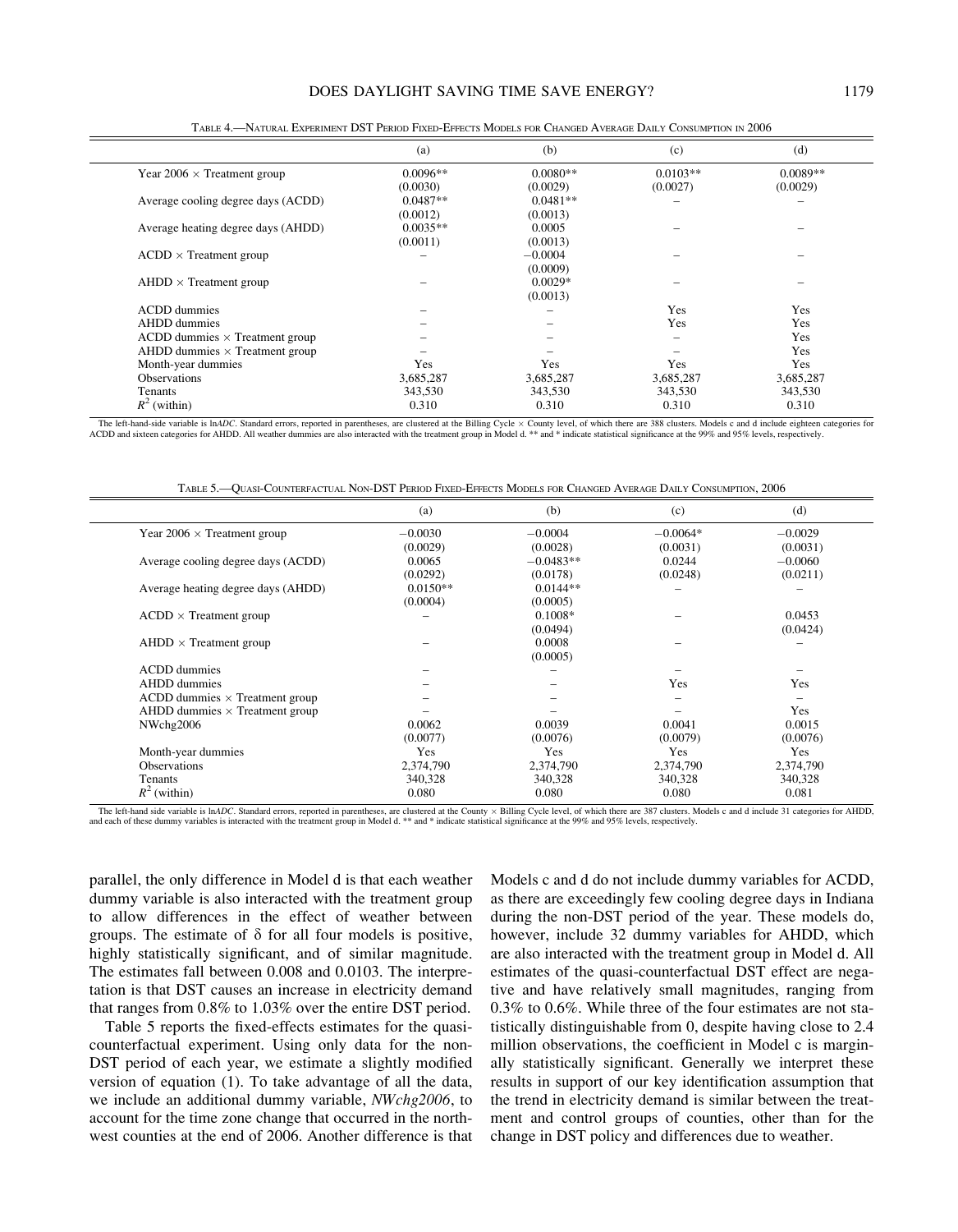

FIGURE 4.—MONTHLY ESTIMATES AND 95% CONFIDENCE INTERVALS FOR THE DST EFFECT AND THE QUASI-COUNTERFACTUAL

We now disaggregate our estimate of the overall DST effect into monthly estimates in order to investigate whether the effect of DST differs throughout the year. In particular, we estimate equation (1) separately for each month of the year based on the meter read date. Following the same practice, we estimate equations for both the DST and non-DST periods, and we continue to exclude observations that straddle the DST transitions, meaning that we do not have monthly models for April or November. For simplicity, we report disaggregated estimates consistent with inclusion of the weather variables in column a in tables 4 and  $5.^{18}$ Rather than report each of the ten equations, we focus on estimates of  $\delta$ , that is, the DST and quasi-counterfactual effects. We illustrate these results graphically in figure 4, along with the 95% confidence intervals (standard errors are again clustered at the County  $\times$  Billing Cycle level over all months). We find that the effect of DST is not statistically different from 0 in May and June. It is, however, positive and statistically significant for July through October, with magnitudes ranging from 1% to 2%. As expected, during the non-DST months, we find no statistically significant differences between the treatment and control groups.

The fact that monthly billing data are structured around billing cycles, with consistent read dates within each month, allows us to decompose the estimates even further. We separate the observations into billing cohorts where the month is divided into three segments: those with read dates in the first third of the month, the second third of the month, and the last third of the month.<sup>19</sup> We then estimate parallel models for each cohort in each month. In effect, this disaggregates

the monthly estimates into third-of-month estimates. These results are shown in figure 5. We again do not find consistent evidence for DST effects in May and June, yet through the DST period, there is a clear upward trend. In the later half of the DST period, nearly every estimate indicates that DST causes an increase in electricity consumption, with the effect appearing to be strongest during the October read dates, when estimates range between 2% and 4%. In the non-DST periods, all coefficients except one are not statically different from 0, as one would expect if in the DST periods we are identifying the effect of changing the clock.

The final set of models that we estimate takes advantage of the monthly observations that straddle the transition dates in and out of the DST period. We have thus far dropped these observations from the analysis, but we now use them to focus on estimates of the DST effect at the time of transition. In parallel with equation (1), we estimate models for the spring and fall transitions that have the following form:

$$
\ln ADC_{it} = \delta DST frac \times Year2006_t \times NE_i + \beta_1 A CDD_{it} + \beta_2 A HDD_{it} \qquad (2) + \gamma_1 Year2005_t + \gamma_2 Year2006_t + v_i + \varepsilon_{it},
$$

where the main difference is the interaction of DSTfrac with the treatment effect variable.<sup>20</sup> The new term is the fraction of the number of days in the billing cycle that are in the DST period. Once again, the coefficient  $\delta$  is of primary interest, and its interpretation remains the same: the percentage change in average daily consumption due to the practice of DST. But here the effect is identified off the marginal changes in the number of days in DST.

Table 6 reports the fixed-effects estimates of equation (2) for both the spring and fall models. For the spring transition, we find a positive and statistically significant effect,

<sup>&</sup>lt;sup>18</sup> Alternative specifications of the weather variables have little affect<br>on the coefficient estimates of interest.<br><sup>19</sup> Because there are 21 billing cycles in each month this procedure

Because there are 21 billing cycles in each month, this procedure means that there are 7 billing cycles in each cohort. In principle, we could estimate the DST effect for each billing cycle separately rather than combining them into cohorts. But there is a trade-off between having more precisely timed estimates and having fewer data on which to estimate the effect. We thus follow the segmentation in Reiss and White (2003), whereby 7 billing cycles are combined into one cohort.

<sup>&</sup>lt;sup>20</sup> We again report only specifications in which the weather variables enter linearly and without interactions with the treatment group.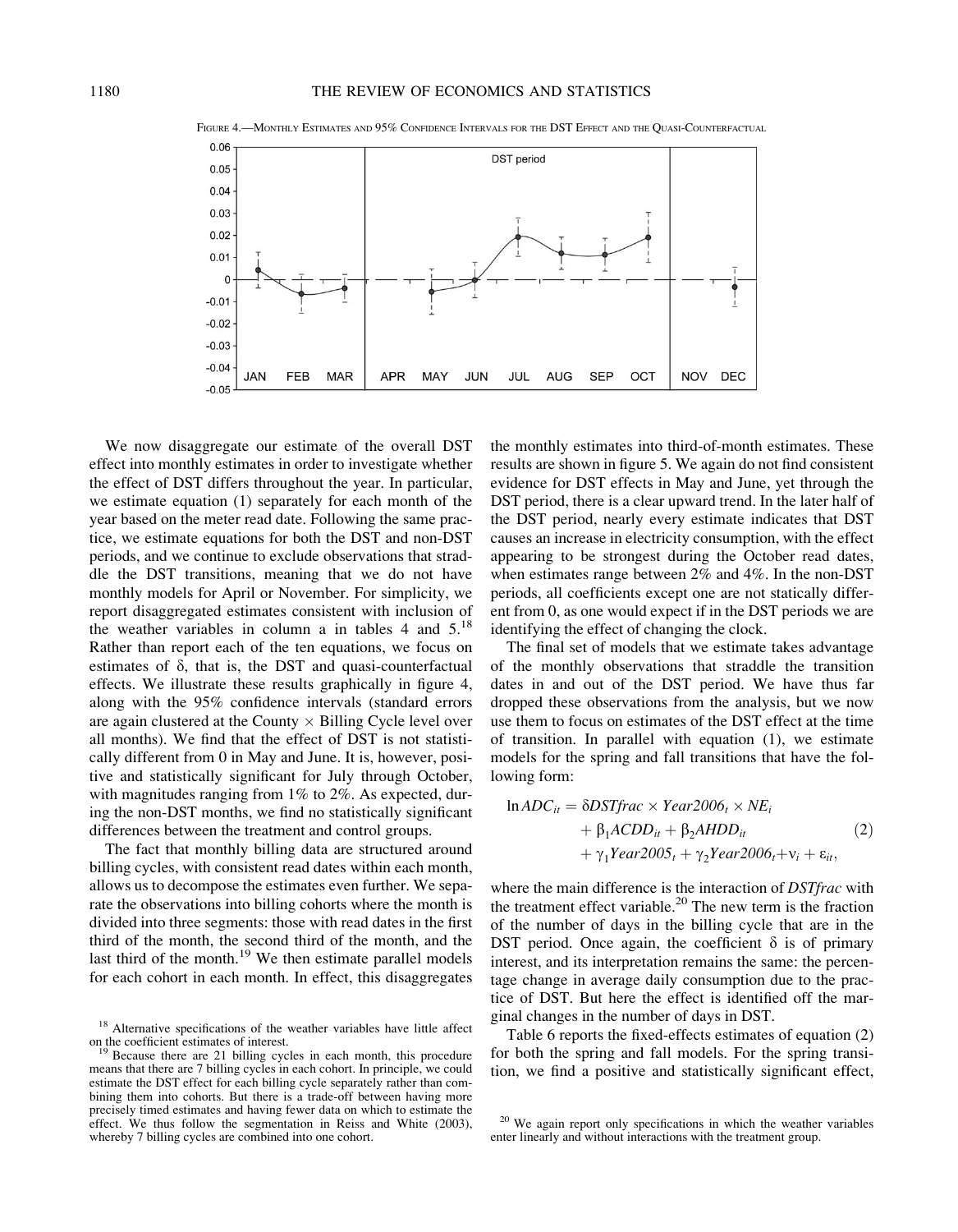



TABLE 6.—FIXED-EFFECTS MODELS FOR THE SPRING AND FALL TRANSITIONS IN AND OUT OF DST

|                                      | <b>Transition Models</b> |            |  |
|--------------------------------------|--------------------------|------------|--|
|                                      | Spring                   | Fall       |  |
| Fraction DST days $\times$ Year 2006 | $0.0123**$               | 0.0048     |  |
| $\times$ Treatment group             | (0.0060)                 | (0.0069)   |  |
| Average cooling degree               | $0.0347**$               | $0.0501**$ |  |
| days (ACDD)                          | (0.0040)                 | (0.0066)   |  |
| Average heating degree               | $0.0126**$               | $0.0131**$ |  |
| days (AHDD)                          | (0.0007)                 | (0.0009)   |  |
| <b>Year 2005</b>                     | $0.0130**$               | 0.0043     |  |
|                                      | $(0.0020)$ **            | (0.0029)   |  |
| <b>Year 2006</b>                     | $0.0148**$               | $0.0257**$ |  |
|                                      | (0.0029)                 | (0.0065)   |  |
| Number of observations               | 580,888                  | 603,253    |  |
| Number of residents                  | 282,703                  | 283,964    |  |
| $R^2$ (within)                       | 0.008                    | 0.036      |  |

The left-hand-side variable is lnADC. Standard errors, reported in parentheses, are clustered at the County  $\times$  Billing Cycle level, of which there are 374 and 277 clusters for the spring and fall models, respectively. \*\* and \* indicate statistical significance at the 99% and 95% levels, respectively.

with a magnitude of approximately 1.2%. The coefficient estimate for the fall transition model is also positive but has a very small magnitude and is not statistically different from 0. While both of these transition results are of interest, they should be interpreted with caution because they are based on an attempt to extract a daily effect out of inherently monthly data. This, of course, makes it difficult to precisely estimate the effect. The same caution does not apply to the estimates reported previously, where the models are based on data for which all days in the monthly billing cycle are subject to the same treatment effect.

#### V. Discussion

In this section, we consider two questions. First, what are the underlying mechanisms that give rise to the estimates of the DST effect on residential electricity consumption? To answer this question, we provide evidence from an engineering simulation model. Second, given that DST causes an overall increase in residential electricity consumption,

what are the costs? We answer this question in terms of increased residential electricity costs and the social costs of increased pollution emissions.

# A. Engineering Simulations

We ran simulations on eQuest, an interface program based on a versatile U.S. Department of Energy simulation model of a building's energy demand, including electricity.<sup>21</sup> The program has standardized design parameters for various building types, but users can alter all parameters. We ran many simulations with different sets of parameters based on advice we received from program experts. Although the numerical estimates differ among simulations, the general pattern of results remains the same. We report the results for a single-family residence in southern Indiana with parameter settings thought to be most representative. $^{22}$ Using 2006 as the calendar year, we ran simulations for the DST periods of the year, with and without the option to implement DST.

The first column of table 7 reports the simulated percentage change in electricity consumption by month. Electri-

<sup>&</sup>lt;sup>21</sup> The program description and download can be found at www.doe2 .com. eQuest has the complete DOE-2 (version 2.2) building energy use simulation program embedded. Rock (1997) uses an older version of<br>DOE-2.<br> $^{22}$  Dataila shout the green is striken for the strike in the strike

Details about the program settings for the results presented here are the following. We use the multifamily, low-rise schematic to model a single-family dwelling in Evansville. The dwelling is a single-story, woodframe construction, with front and rear entry points and appropriate square footage for a family of four (approximately 1800 square feet). The rectangular footprint  $(35 \times 51$  feet) is oriented north-south in the lengthwise direction, with doors on both north and south sides. We modify the roof to pitched with recommended default settings. Day lighting controls are set at 100% to simulate electricity use change due to daylight relative to clock time. Occupancy schedules are default, based on daytime work and leisure outside the home. Heating in the residence is forced-air resistance electric, and cooling is typical Freon-coil air-conditioning. Seasonal thermostat set points to initiate the HVAC system for occupied are  $76^{\circ}F$ for cooling and  $68^{\circ}$ F for heating, for unoccupied  $80^{\circ}$ F and  $65^{\circ}$ F, respectively. Fans are cycled intermittently at night but are shut off from midnight to 4:00. Further details about the simulations and results are available on request.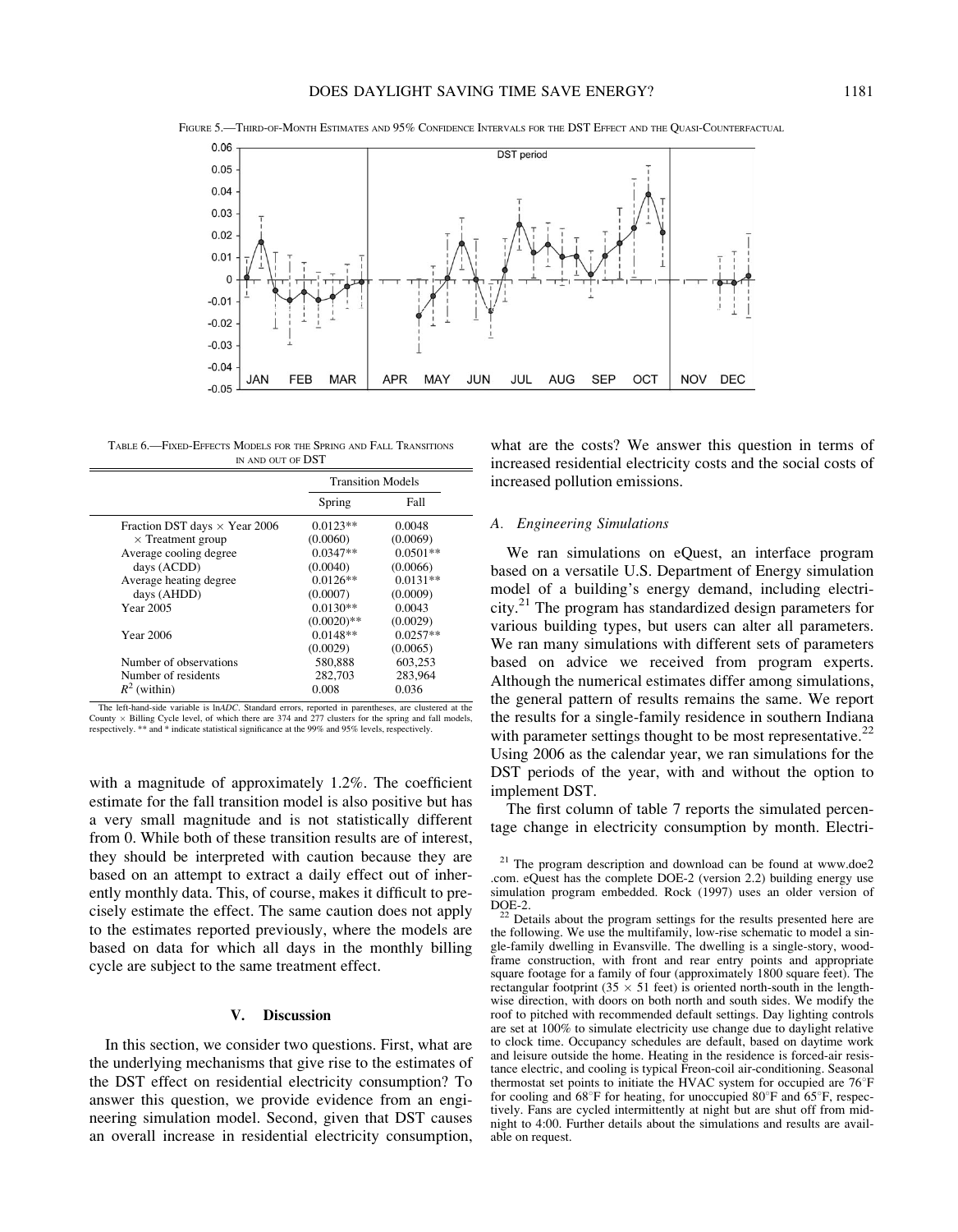TABLE 7.—SIMULATION RESULTS FOR CHANGES IN MONTHLY ELECTRICITY DEMAND IN KWH PER DAY DUE TO DST

|           | Difference in Average Daily<br>Consumption $(DST - no DST)$ |          |         |         |
|-----------|-------------------------------------------------------------|----------|---------|---------|
|           | <b>DST</b> Effect                                           | Lighting | Cooling | Heating |
| April     | 0.73%                                                       | $-4.1$   | 6.8     | 2.2     |
| May       | 1.69%                                                       | $-6.0$   | 10.5    | 4.4     |
| June      | 0.03%                                                       | $-7.5$   | 6.8     | 0.4     |
| July      | $-0.05\%$                                                   | $-7.5$   | 6.7     | 0.0     |
| August    | $0.60\%$                                                    | $-5.7$   | 9.7     | 0.0     |
| September | 2.31%                                                       | $-1.9$   | 11.7    | 2.6     |
| October   | 2.39%                                                       | 2.4      | 10.4    | 1.8     |
| Overall   | 0.98%                                                       | $-4.5$   | 9.1     | 1.7     |

Simulation results based on 2006 simulations in southern Indiana. Quantities reported in the last three columns are changes in average daily consumption (kWh/day) due to DST for the period indicated. DST effect is the percentage change and does not correspond exactly to the percentage change in lighting, cooling, and heating, as the overall effect also captures other relatively small changes in electricity consumption.

city consumption increases in six out of the seven months. The only month associated with a savings is July, and the magnitude is 0.5%. The increased consumption that occurs in the spring months of April and May, at approximately 0.7% and 1.7%, respectively, tapers off in midsummer. By September and October, the simulated increase in consumption is well over 2%. Note that the pattern of these results is similar in many respects to our estimates in the previous section. We found some evidence, based on the model presented in table 6, of an increase in electricity consumption at the time of transition in April. Referring back to figure 5, we also found that the largest increases in consumption occur in late summer and early fall. In particular, the October read dates, which reflect half of September's consumption because of nearly a thirty-day lag on average, have magnitudes of increased electricity consumption that are similar to the predictions of the simulation model.

Beyond corroboration of our findings, the value of the simulation exercise is that we can decompose electricity consumption into its component parts. The last three columns in table 7 report the simulated change in average daily consumption by month for lighting, cooling, and heating separately. In all months other than October, DST saves on electricity used for lighting; therefore, it appears that the ''Benjamin Franklin effect'' is occurring. But when it comes to cooling and heating, the clear pattern is that DST causes an increase in electricity consumption. The changes in average daily consumption are far greater for cooling, which follows, because air-conditioning tends to draw more electricity and DST occurs during the hotter months of the year.<sup>23</sup>

These results indicate that the findings of Shimoda et al. (2007) for Japan apply to Indiana as well. Moving an hour of sunlight from the early morning to the evening (relative to clock time) increases electricity consumption for cooling because demand for cooling is greater in the evening and the buildup of solar radiation throughout the day means that the evening is hotter. Though not shown here, this is precisely the pattern that we find in the simulated daily electricity profiles for each month. In some months, as can be seen in table 7, the cooling effect outweighs the Benjamin Franklin effect.

There is also evidence for a heating effect that causes an increase in electricity consumption. When temperatures are such that heating is necessary, having an additional hour of darkness in the morning, the coldest time of day, increases electricity consumption. Kellogg and Wolff (2006) find evidence for the heating effect in their study of DST extensions in Australia. Although the magnitude of the heating effect does not appear to be as large in our Indiana simulation results, it is likely to be more substantial when considering extensions to DST, which push clock-shifting further into the colder and shorter days of the year.

# B. Costs of DST in Indiana

To begin calculating the costs of DST in Indiana, we need to establish the baseline of what electricity consumption would be without the practice of DST. We take advantage of all the data during the DST period to establish the baseline. For all observations that were subject to DST, we subtract the estimate of 0.96% that comes from Model a in table 4. Average daily consumption is then calculated from these adjusted observations and all others that were not subject to DST, yielding an overall estimate of 30.12 kWh per day. It follows that the effect of DST, under the pre-2007 dates of practice, is an increase in consumption for the average residence of  $61.01$  kWh per year  $(0.0096 \times 30.12$  kWh/ day  $\times$  211 days/year). Extrapolating this estimate to all 2,724,429 households in Indiana implies that DST increases statewide residential electricity consumption by 166,217 megawatt hours per year (MWh/year).

With this estimate, it is straightforward to derive the increased residential electricity costs per year. The average price paid for residential electricity service from Duke Energy in southern Indiana is \$0.054 per kWh. Multiplying this price by the change in a household's consumption implies a residential cost of \$3.29 per year. Extrapolating once again to the entire state yields a cost of \$8,963,371 per year in residential electricity bills due to the practice of  $DST.<sup>24</sup>$ 

The statewide increase in electricity consumption of 166,217 MWh per year also provides the basis for calculating the social costs of pollution emissions.<sup>25</sup> We follow the

<sup>&</sup>lt;sup>23</sup> The relatively large DST effects on air-conditioning in September and October may be explained by the combination of shorter days and a considerable number of cooling degree days, in which case clock shifting is likely to increase demand for cooling when it is already high in the early evening.

 $24$  A more precise estimate would account for price differences in different areas of the state. But the estimate presented here should be treated as an underestimate. According to the Energy Information Administration (2006), the average retail price of electricity throughout Indiana in 2006 was \$0.0646/kWh. At this price, the increased cost to residential electricity bills is \$10,737,645 per year.

 $^{25}$  The focus on changes in consumption rather than generation means that we do not take account of transmission and distribution loses, which can be substantial This is one respect in which the social costs of pollution emissions reported here should be treated as conservative.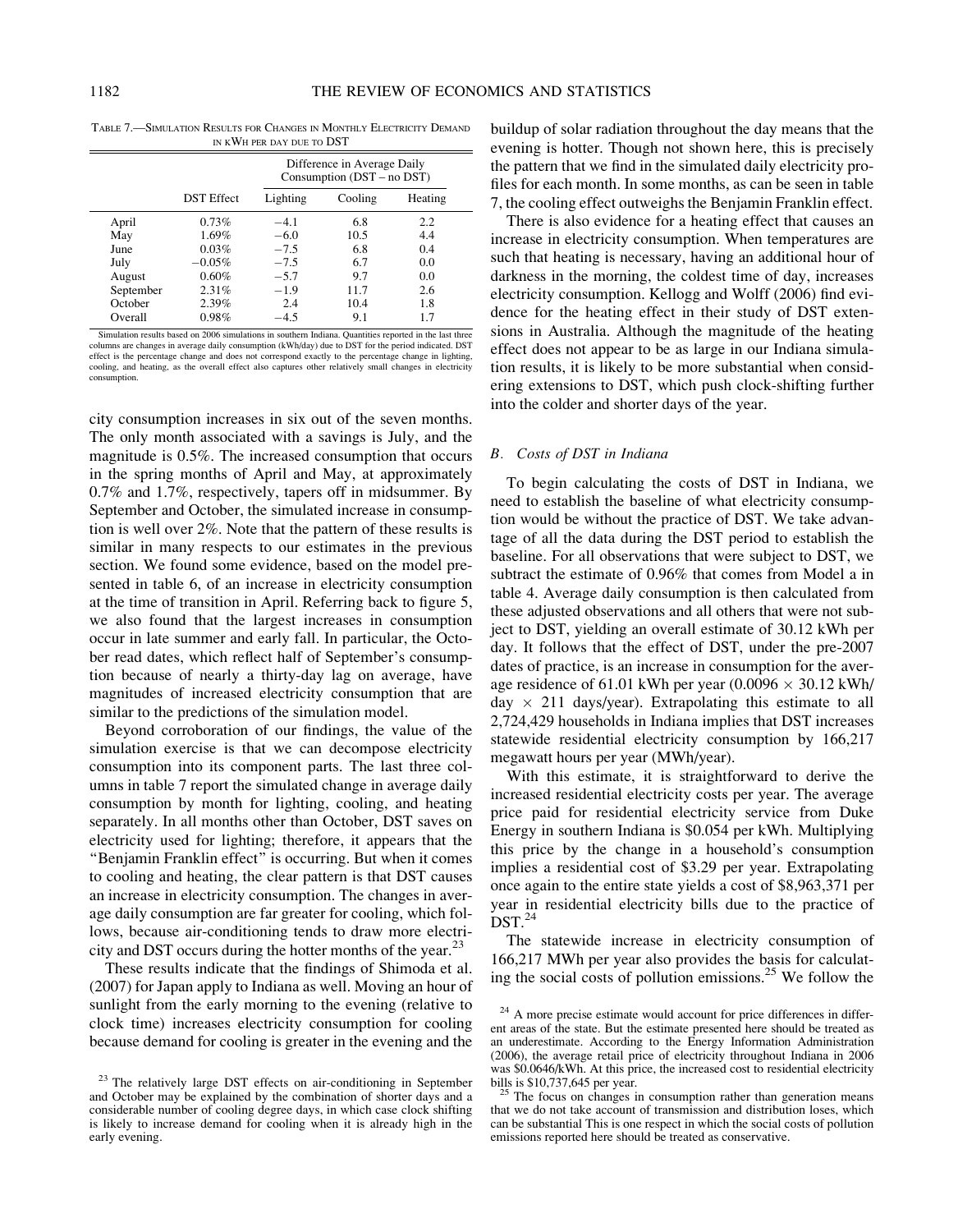|                 | Emissions (tons/MWh) |                           |        | <b>Marginal Damages</b> |             | <b>Total Damages</b> |  |
|-----------------|----------------------|---------------------------|--------|-------------------------|-------------|----------------------|--|
|                 |                      | $\Delta$ Emissions (tons) | Low    | High                    | Low         | High                 |  |
| Carbon dioxide  | 1.134E-00            | 188,490.08                | \$2.82 | \$20.55                 | \$531.485   | \$3,872,566          |  |
| Lead            | 6.752E-07            | 0.11                      | 572.52 | 2,457.32                | 64          | 276                  |  |
| Mercury         | 2.490E-08            | 0.00                      | 58.90  | 58.90                   | $\theta$    | 0                    |  |
| Methane         | 1.336E-05            | 2.22                      | 79.96  | 343.16                  | 178         | 762                  |  |
| Nitrogen oxides | 5.275E-03            | 876.79                    | 77.20  | 179.41                  | 67.686      | 157,304              |  |
| Nitrous oxide   | 4.868E-05            | 8.09                      | 853.54 | 7.690.35                | 6.906       | 62,226               |  |
| Particulates    | 8.540E-04            | 141.95                    | 954.91 | 3.282.86                | 135.548     | 465,999              |  |
| Sulfur dioxide  | 1.060E-02            | 1.761.90                  | 518.98 | 518.98                  | 914.391     | 914.391              |  |
| Total           |                      |                           |        |                         | \$1,656,259 | \$5,473,524          |  |

TABLE 8.—SOCIAL COSTS TO INDIANA OF POLLUTION EMISSIONS FROM DST

Emissions (tons/MWh) taken from Ecobilan's TEAM model. A emissions are the product of emissions and the DST change in electricity consumption of 166,217 MWh/year. All dollars values are reported in 2007 dollars.

general approach used in Kotchen et al. (2006). The first step is to determine the fuel mix for electricity generation. According to the Energy Information Administration (2006), the fuel mix for generation in Indiana is 94.8% coal, 2% natural gas, 0.1% petroleum, and 4.9% from other sources (gases, hydroelectric, and other renewables). We assume the change in generation due to DST comes entirely from coal because it accounts for such a vast majority of the state's electricity generation. Emission rates, in tons of emissions per MWh of electricity generation from coal, are taken from Ecobilan's Tool for Environmental Analysis and Management (TEAM) model, a life-cycle assessment engineering model (Ecobilan, 1996). The first column in table 8 reports the marginal emissions for carbon dioxide, lead, mercury, methane, nitrogen oxides, nitrous oxide, particulates, and sulfur dioxide. The second column reports the change in emissions for each pollutant, which is simply the product of marginal emissions and the change in overall electricity generation.

The next step is to quantify the marginal damages of each pollutant. For this we use a benefits transfer methodology and report low- and high-marginal damage scenarios where possible. The two exceptions are mercury and sulfur dioxide. We have only one estimate for mercury, and the values for sulfur dioxide are the tradable permit price in 2007 rather than the marginal damages. The reason for using the sulfur permit price is that total emissions are capped, so the marginal costs are reflected in the permit price, as the increase in emissions due to DST must be abated somewhere because of the binding cap. Table 8 reports the range of values in 2007 dollars for all pollutants, and we refer readers to Kotchen et al. (2006) for details on the specific references for each estimate.

The final step is to multiply the marginal damages by the change in emissions for each pollutant. The last two columns of table 8 report these total damage costs for each pollutant for the low and high scenarios. After summing the results across all pollutants we find that the low and high estimates for the social costs of emissions are approximately \$1.7 million and \$5.5 million per year, respectively. In the low scenario, increases in carbon dioxide, particulates, and sulfur dioxide account for the vast majority of the costs. In the high scenario, increases in carbon dioxide account for a much greater share of the costs, with the difference reflecting uncertainty about the economic impacts of climate change. In both scenarios, the costs due to emissions of lead, mercury, and methane are negligible.

#### VI. Conclusion

The history of DST has been long and controversial. Throughout its implementation during World Wars I and II, the oil embargo of the 1970s, more consistent practice today, and recent extensions, the primary rationale for DST has always been energy conservation. Nevertheless, there is surprisingly little evidence that DST actually saves energy. This paper takes advantage of a unique natural experiment in Indiana to provide the first empirical estimates of DST's overall effect on residential electricity consumption.

Our main finding is that, contrary to the policy's intent, DST results in an overall increase in residential electricity demand. Estimates of the overall increase in consumption are approximately 1% and highly statistically significant. We also find that the effect is not constant throughout the DST period: there is evidence for an increase in electricity demand at the spring transition into DST, but the real increases come in the fall, when DST appears to increase consumption between 2% and 4%. These findings are generally consistent with our simulation results and those of others that point to a trade-off between reducing demand for lighting and increasing demand for heating and cooling (Shimoda et al., 2007). Similar results have also been found with empirical evidence based on extended DST in Australia (Kellogg & Wolff, 2008). According to the dates of DST practice prior to 2007, we estimate a cost to Indiana households of \$9 million per year in increased electricity bills. Estimates of the social costs due to increased pollution emissions range from \$1.7 to \$5.5 million per year.

Although this paper focuses exclusively on residential electricity consumption, we argue that it is likely to be the portion of aggregate electricity demand that is most responsive to DST. Changes in the timing of sunrise and sunset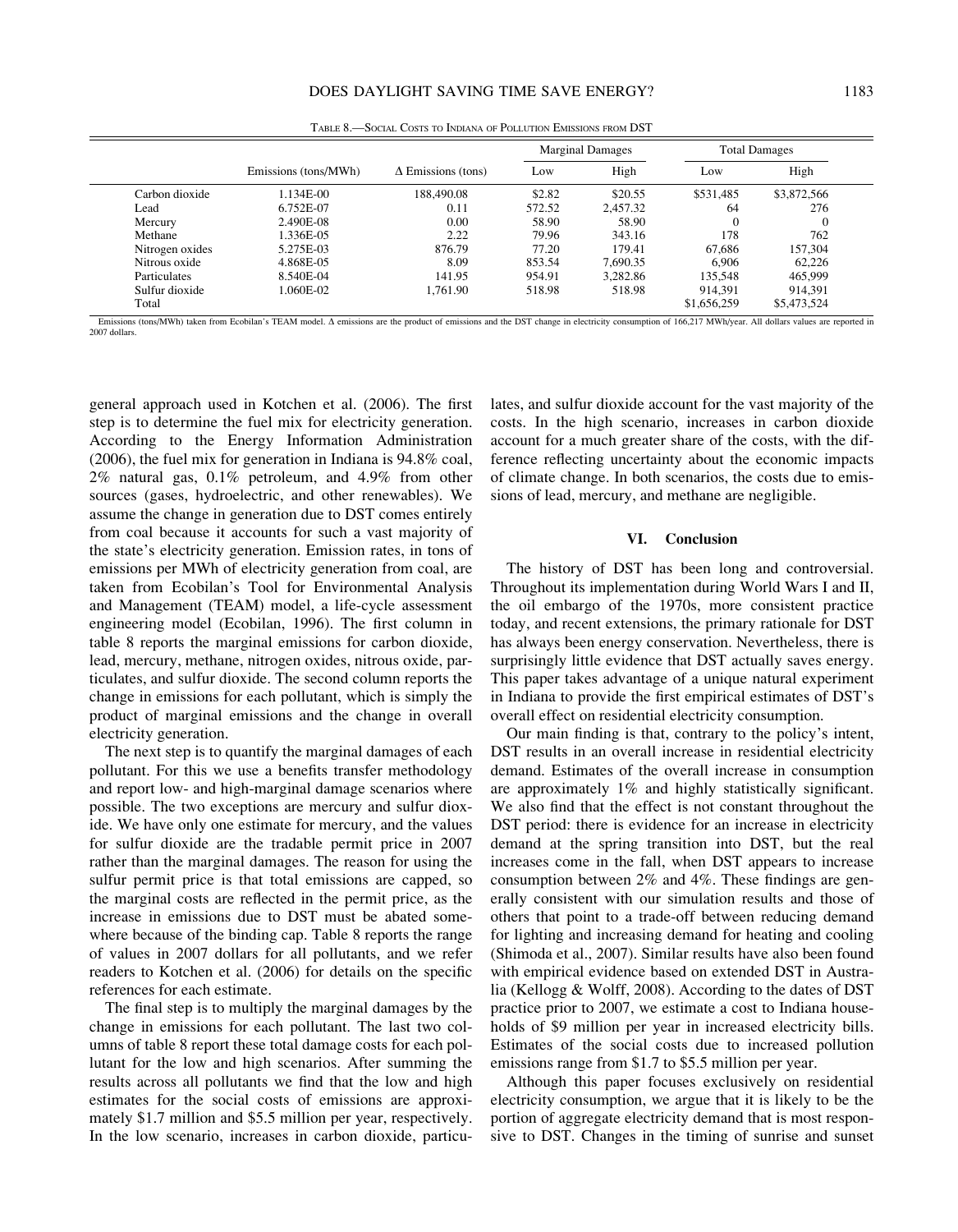occur when people are more likely to be at home, where and when behavioral adjustments might occur. Commercial and industrial electricity demand, in contrast, is likely to be greatest at inframarginal times of the day and generally less variable to changes in the timing of daylight. But future research that accounts for commercial and industrial electricity demand will be important to understand the overall effect of DST on electricity consumption. In terms of energy consumption more generally, more research is also needed to consider the DST effects on demand for natural gas, oil, and gasoline.

It is also worth considering how the Indiana results might generalize to other locations in the United States. Answers to this question are, of course, limited by the fact that Indiana is the only place where such a natural experiment has occurred. There are nevertheless several reasons that we might infer that the qualitative results will hold across a much broader area. First, Indiana ranks twenty-fourth and twentieth, respectively, in terms of population-weighted CDD and HDD among the  $48$  coterminous states.<sup>26</sup> Hence, the state is among the most representative in terms of the standard measure for predicting energy demand. Second, existing simulations suggest that DST increases electricity consumption on average over 224 locations throughout the United States (Rock, 1997), and our results provide empirical evidence that corroborates the results of engineering simulations, many of which highlight the potential for DST to increase energy demand. Third, even when prior research finds little or no electricity savings at the transitions of DST in the United States, the effect is smaller in more southern regions (U. S. Department of Energy 2008), meaning that Indiana might provide an overestimate. Finally, the fact that we identify the underlying trade-off between artificial illumination and air-conditioning suggests that the DST effect that we estimate may be even stronger in the more populated southern regions of the United States. Farther south, the days are shorter during the summer, meaning that decreases in electrical use from lighting are likely to be smaller, and air-conditioning is more common and intensively used, so that increases in electricity for cooling are likely to be larger.

In conclusion, we find that the long-standing rationale for DST is questionable. If anything, the policy seems to have the opposite of its intended effect. We should keep in mind, however, that this surprising result may not have always been the case. Air-conditioning is an important factor, and only recently has it become so prevalent; between 1978 and 2005 electricity used for air-conditioning in U.S households increased almost 250% (Energy Information Administration, 2008). While this particular trend is not likely to reverse anytime soon, there are other arguments made in favor of DST. These range from increased opportunities for leisure, enhanced public health and safety, and economic growth. In the end, a full evaluation of DST should account for these multiple dimensions, but the evidence here suggests that continued reliance on Benjamin Franklin's old argument alone has become misleading.

#### REFERENCES

- Aries, M. B. C., and G. R. Newsham, "Effect of Daylight Saving Time on Lighting Energy Use: A Literature Review,'' Energy Policy 36 (2008), 1858–1866.
- Bertrand, M., E. Duflo, and S. Mullainathan, ''How Much Should We Trust Differences-in-Differences Estimates?" Quarterly Journal of Economics February 119 (2004), 249–275.
- California Energy Commission, ''The Effects of Daylight Saving Time on California Electricity Use'' (Sacramento: California Energy Commission, 2001).
- "Electricity Savings from Early Daylight Saving Time," (Sacramento: California Energy Commission, 2007).
- Coate, D., and S. Markowitz, ''The Effects of Daylight and Daylight Saving Time on US Pedestrian Fatalities and Motor Vehicle Occupant Fatalities,'' Accident Analysis and Prevention 36 (2004), 351–357.
- Congressional Record, ''Energy Policy Act of 2005, Speech of Hon. Todd Tiahrt of Kansas in the House of Representatives'' (April 21, 2005a).
- "Conference Report on H. R. 6, Energy Policy Act of 2005, Speech of Hon. Todd Hiahrt of Kansas in the House of Representatives'' (July 28, 2005b).
- Coren, S., ''Accidental Death and the Shift to Daylight Savings Time,'' Perception and Motor Skills 83 (1996a), 921–922.
- ——— ''Daylight Saving Time and Traffic Accidents—Reply,'' New England Journal of Medicine 335 (1996b), 356–357.
- Ecobilan, TEAM (Tools for Environmental Analysis and Management). Version 2, 5, 3. (Bethesda, MD: Net-ID Inc., 1996).
- Energy Information Administration, State Electricity Profiles: Indiana (2006). http://www.eia.doe.gov/cneaf/electricity/st\_profiles/indiana .pdf.
- Annual Energy Review (2008) http://www.eia.doe.gov/aer/pdf /aer.pdf.
- Filliben, J. J., Review and Technical Evaluation of the DOT Daylight Saving Time Study. U.S. National Bureau of Standards Internal Report Prepared for the Chairman of the Subcommittee on Transportation and Commerce, Committee on Interstate and Foreign Commerce, U.S. House of Representatives (1976).
- Fong, W., H. Matsumoto, Y. Lun, and R. Kimura, "Energy Savings Potential of the Summer Time Concept in Different Regions of Japan from the Perspective of Household Lighting," Journal of Asian Architecture and Building Engineering 6 (2007), 371–378.
- Franklin, B., ''An Economical Project,'' Journal de Paris (1784). http:// webexhibits.org/daylightsaving/franklin.html.
- Hamermesh, D. S., C. K. Myers, and M. L. Pocock, "Cues for Timing and Coordination: Latitude, Letterman, and Longitude," Journal of Labor Economics 26 (2008), 223–246.
- Indiana Fiscal Policy Institute, Interim Report: The Energy Impact of Daylight Saving Time Implementation in Indiana (2001). www .indianafiscal.org/docs.
- Kamstra, M. J., L. A. Kramer, and M. D. Levi, ''Losing Sleep at the Market: The Daylight Saving Anomaly,'' American Economic Review 90 (2000), 1005–1011.
- "Losing Sleep at The Market: The Daylight Saving Anomaly: Reply,'' American Economic Review 92 (2000), 1256–1263.
- Kantermann, T., M. Juda, M. Merrow, and T. Roenneberg, ''The Human Circadian Clock's Seasonal Adjustment Is Disrupted by Daylight Saving Time,'' Current Biology 17 (2007), 1996–2000.
- Kellogg, R., and H. Wolff ''Does Extending Daylight Saving Time Save Energy? Evidence from an Australian Experiment," Journal of Environmental Economics and Management 56 (2008), 207–220.
- Kotchen, M. J., M. R. Moore, F. Lupi, and E. S. Rutherford, "Environmental Constraint on Hydropower: An Ex Post, Benefit-Cost Analysis of Dam Relicensing in Michigan," Land Economics 82 (2006), 384–403.

<sup>&</sup>lt;sup>26</sup> These calculations are made from data provided by the National Climatic Data Center on state-level HDD and CDD. Data are available at http://www.ncdc.noaa.gov/oa/documentlibrary/hcs/hcs.html.